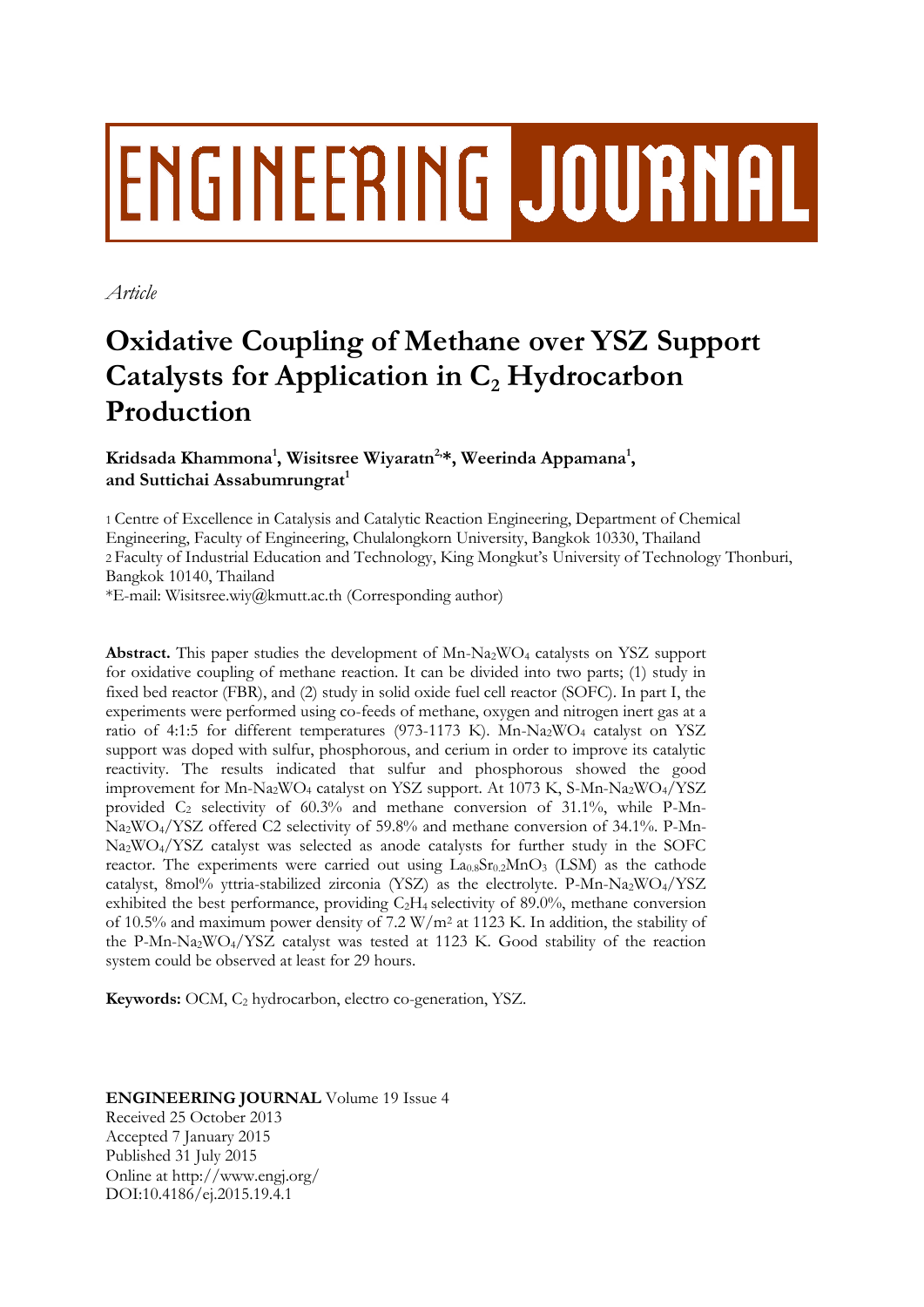# **1. Introduction**

Solid oxide fuel cell is an electrochemical cell that converts chemical energy of a fuel into electrical energy with water and heat as its by-products [1, 2]. It has a number of advantages particularly its high efficiency and low emission of pollutants [3–5]. Although in conventional operation, the main objective of SOFC is to generate electricity, some researchers have focused on the application of SOFC as a multifunctional reactor for co-generation of chemicals and electrical power [6–10]. Various valuable industrial compounds such as ethylene, hydrogen, hydrogen cyanide, nitric oxide, styrene, and formaldehyde have been considered to Alcaide et al [11]. In this study, the focus is on the production of ethylene as it is one of the most important feedstock in the petrochemical industry. Oxidative coupling of methane (OCM) becomes an interesting route for ethylene production as it requires only one reaction step unlike the conventional route via production of synthesis gas (carbon monoxide and hydrogen) which requires many steps. The concept of chemicals and electrical power co-generation in SOFC reactor can be applied to this OCM reaction. In the past two decades, researchers have attempted to develop active and selective catalysts as well as to understand reaction mechanisms. In SOFC reactor, White et al. (1992) [12] investigated anode for solid oxide fuel cells to generated  $C_2$  hydrocarbon included  $Sm_{0.5}Ce_{0.5}CuO_3$ ,  $Tb_{0.8}Sm_{0.2}CuO_3$ ,  $Gd_{0.9}Th_{0.1}CuO_3$ ,  $Gd_{0.9}Na_{0.1}MnO_3$  and  $Th_{0.8}Yb_{0.2}NiO_3$ . The cell was CH<sub>4</sub>, (anode) electrocatalyst/ZrO<sub>2</sub>(8%Y<sub>2</sub>O<sub>3</sub>) /La<sub>0.9</sub>Sr<sub>0.1</sub>MnO<sub>3</sub>, O<sub>2</sub> (air). The experiment result shows almost anode catalyst exhibit high C<sub>2</sub> selectivity more than 70% but provides low conversion. Moreover, Tagawa et al. (1999) studied in a membrane reactor for OCM reaction for a tube type cell unit (LSM/YSZ/LaA1O) and showed low yield only 7-8% [13]. Thus in this study we studied YSZ support for sodium tungsten manganese catalyst which these supports active and selective with OCM reaction. YSZ supports have the thermal expansion nearby YSZ electrolyte to avoid cracking during the cell operation and selective with OCM reaction; thus we interest to apply to anode support catalyst for SOFC and preliminary research investigated in fixed bed reactor. In addition, applied YSZ support to anode catalyst can reduce thickness of electrolyte impact to high oxygen permeate to anode side lead to increase reaction rate. Therefore, in this work, the OCM over Mn-Na2WO<sup>4</sup> with YSZ support to produce C2 hydrocarbon in a fixed bed reactor and to produce simultaneously  $C_2$  hydrocarbon and electrical power for SOFC typed reactor are investigated.

# **2. Experimental**

# **2.1. Catalyst Preparation and Characterization**

The 5%Na2WO4-2%Mn/YSZ catalysts were prepared by the incipient wetness impregnation method following the method described in literature of Wang et al. [14]. The YSZ support was first impregnated with an aqueous solution of Mn(NO<sub>3</sub>)<sub>2</sub>, and then dried for 10 h at room temperature. After that it was dried at 373 K overnight. Next the impregnation method was repeated using an aqueous solution containing an appropriate amount of Na<sub>2</sub>WO<sub>4</sub>. The 2 wt% S, 2 wt% P and 2 wt% Ce were added into the catalyst by the incipient wetness impregnation method after impregnating Na2WO4. Finally, the catalysts were calcined in air for 5 h at 1123 K.

The synthesized catalysts were determined their physical properties by various techniques. Surface area and pore size were determined by BET method. The crystalline phases of prepared samples were identified by x-ray diffraction technique using Cu-Kα radiation. The x-ray diffractograms were recorded in range of 10° to 80° (2Ɵ). Scanning Electron Microscopy (SEM) was also used to examine the surface morphology of synthesized catalyst.

# **2.2. Catalytic Activity Testing**

### 2.2.1. Fixed bed reactor

Activity tests were carried out in a quartz fixed-bed microreactor (i.d. 6 mm), using 0.2 g of catalyst as shown in Fig. 1. A thermocouple was attached in the inside wall of the reactor to monitor the reactor temperature and to control the furnace. The catalyst bed was heated to a desired temperature (973-1173 K) under nitrogen flow 25 ml.min-1 and 1 atm. The reactant consists of methane, oxygen and nitrogen at a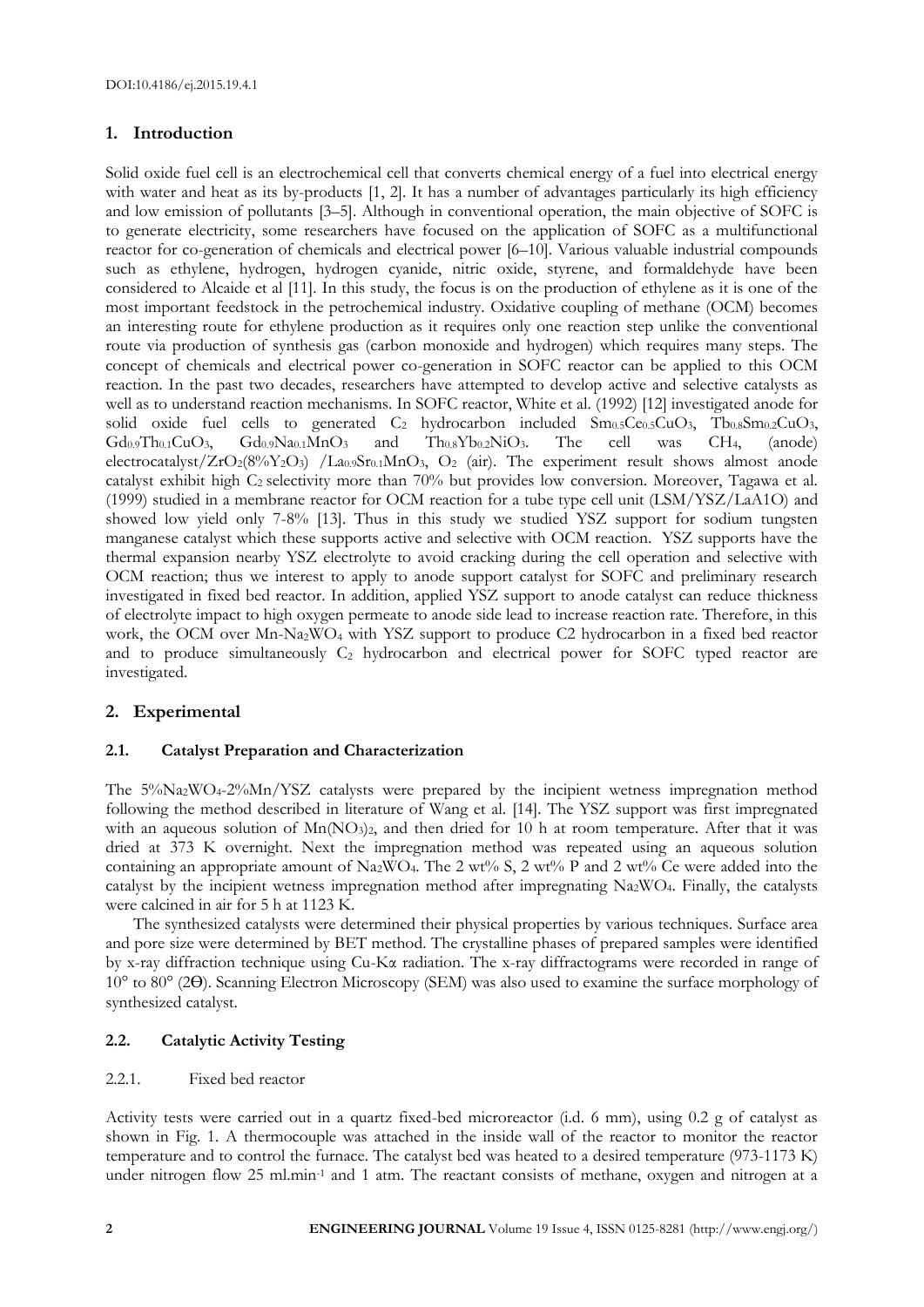ratio of 4:1:5. Then the samples were analyzed by a TCD gas chromatograph (Shimadzu GC8A) to determine the product concentrations using a PorapakQ column for the separation of  $CH_4$ ,  $CO_2$ ,  $C_2H_4$ , and  $C_2H_6$ , and a 5 Å molecular sieve column for the separation of  $O_2$ , CH<sub>4</sub>, and CO.



Fig. 1. Schematic diagram of oxidative coupling of methane in fixed bed.

The supplied gases were composed of nitrogen, methane, and oxygen. For each gas cylinder, the pressure regulator was installed at the outlet in order to set pressure to the valve controller. The valve controllers were installed for adjusting the flow rate of inlet gases.

#### 2.2.2. SOFC reactor

#### 2.2.2.1. Apparatus

The schematic diagram of the SOFC reactor was illustrated in Fig. 2. A tube-type YSZ membrane (8mol%  $Y_2O_3$ , thickness = 1.5 mm, inside diameter = 18 mm, outside diameter = 21 mm, length 100 mm, effective surface area is 0.006126 m<sup>2</sup>) was used as an electrolyte. The anode catalyst on the inner surface of the tube while  $\text{La}_{0.85}\text{Sr}_{0.15}\text{MnO}_3$  (abbreviated as LSM) prepared by a conventional paste method on the outer side was used as the cathode. Platinum wire has diameter size 0.5 mm, which was connected with cathode and anode side for measure the current by multi-meter. The reactor was heated to a desired temperature (973- 1273 K) under argon flow 50 ml.min-1at anode side and oxygen was allowed to continually flow into the cathode catalyst at a total flow rate 100 ml.min-1 at 1 atm. At 973 K the argon was transposed to methane continually flow into anode catalyst side at total flow rate 5 ml.min-1 . Then the samples were analyzed by a TCD gas chromatograph (Shimadzu GC8A) to determine the product concentrations using a PorapakQ column for the separation of CH<sub>4</sub>, CO<sub>2</sub>, C<sub>2</sub>H<sub>4</sub>, and C<sub>2</sub>H<sub>6</sub>, and a 5 Å molecular sieve column for the separation of  $O_2$ , CH<sub>4</sub>, and CO.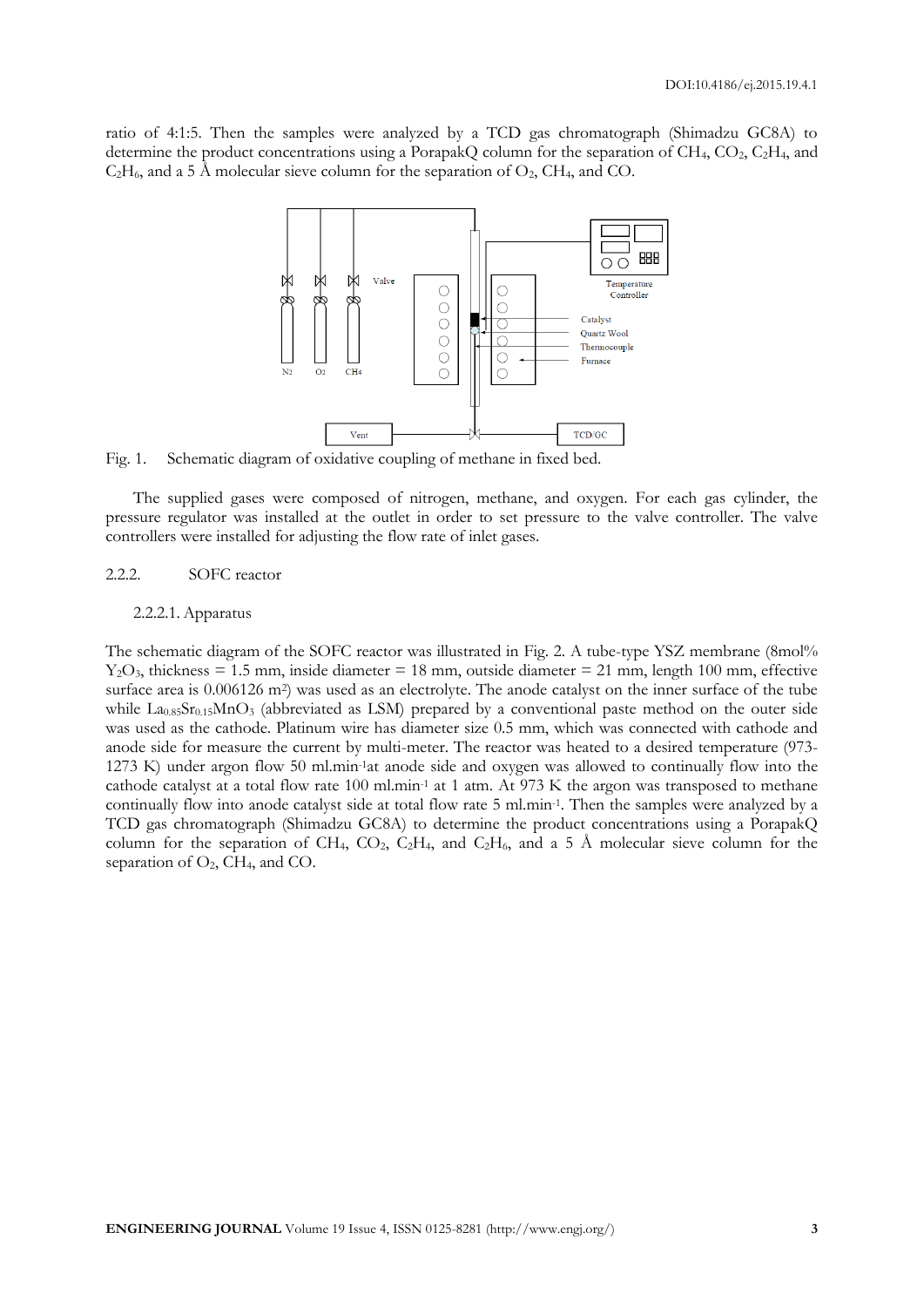



2.2.2.2. Anode and cathode preparation

The anode catalyst was prepared on the inside of YSZ tube by the paste method. The 1.0 g catalyst powder was mixed with grycerol and pasted into film on the inside of YSZ tube and heated at 1123 K for about 3 hrs in air.

The 0.2 g LSM powder was mixed with grycerol and pasted into film on the outside of YSZ tube and heated at 1123 K for about 3 h in air.

# **3. Result and Discussion**

### **3.1. Catalyst Characteristics**

The YSZ support in XRD pattern involve in part metal loading ,which did not found active phase such as  $Na_2WO_4$  (17<sup>o</sup>),  $Na_2W_2O_7$  (15.5<sup>o</sup>),  $Na_2SO_4$  (34<sup>o</sup>, 49<sup>o</sup>) but found only  $Mn_2O_3$  (33<sup>o</sup>) in catalyst promoted with manganese except S-Na<sub>2</sub>WO<sub>4</sub>-Mn/Y<sub>2</sub>O<sub>3</sub> and S-Na<sub>2</sub>WO<sub>4</sub>-Mn/YSZ. Figure 3 shows that the diffraction peaks were unexpanded and remained unchanged this cause may be the formation of the composite oxide  $Na_2WO_4$ ,  $Na_2W_2O_7$ ,  $Na_2SO_4$ ,  $Mn_2O_3$  as an amorphous phase as described by Li and Wang [15].



Fig. 3. The XRD pattern a) YSZ, (b) Na2WO4-Mn/YSZ, (c) S-Na2WO4-Mn/YSZ, (d) P-Na2WO4- Mn/YSZ, (e) Ce-Na2WO<sub>4</sub>-Mn/YSZ.

Scanning electron microscopy (SEM) and energy dispersive x-ray spectroscopy (EDS) techniques were carried out over the catalysts. The Na, W, Mn, S, P, Ce, La, Sr, Mn, Zr, and O elements detected by EDS technique, and the amount of elements on all supports approximated with theoretical values. In additional the dispersion of elements was good that observed in SEM-EDS elemental mapping. In all the SEM micrographs, the particles with uniform size can be observed together with aggregated clusters consisting of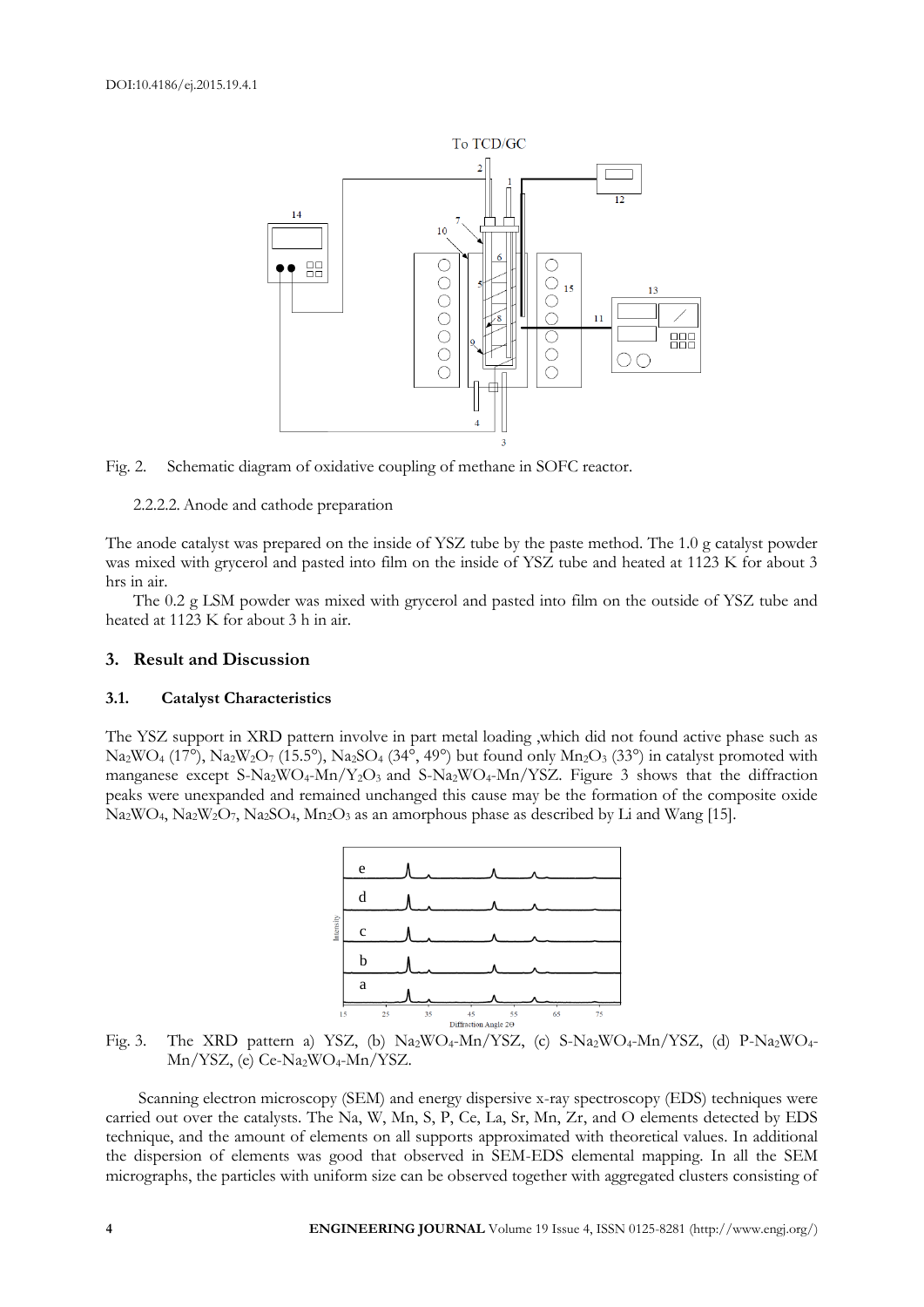many particles, as shown in Figs. 4–8. However the all SEM micrographs did not show the difference between metal oxide and support.

From mapping of element on YSZ support catalyst it found dispersion of each element on surface support. The contents of Na, W, and Mn in the catalyst between 0.51-3.65%, 3.15-9.02%, and 1.55-5.69%, respectively, which was similar with Ji, et. al. [16]. They reported high performance of Na<sub>2</sub>WO<sub>4</sub>-Mn/SiO<sub>2</sub> consist of the content 0.4–2.3% Na, 2.2–8.9% W, and 0.5–3.0% Mn. In other the percent content element did not far from theoretical.



Fig. 4. Surface morphology of catalyst on YSZ support a) YSZ, (b) Na<sub>2</sub>WO<sub>4</sub>-Mn/YSZ, (c) S-Na<sub>2</sub>WO<sub>4</sub>-Mn/YSZ, (d) P-Na<sub>2</sub>WO<sub>4</sub>-Mn/YSZ, (e) Ce-Na<sub>2</sub>WO<sub>4</sub>-Mn/YSZ.



Fig. 5. The SEM-EDS mapping of elements on Na<sub>2</sub>WO<sub>4</sub>-Mn/YSZ catalyst.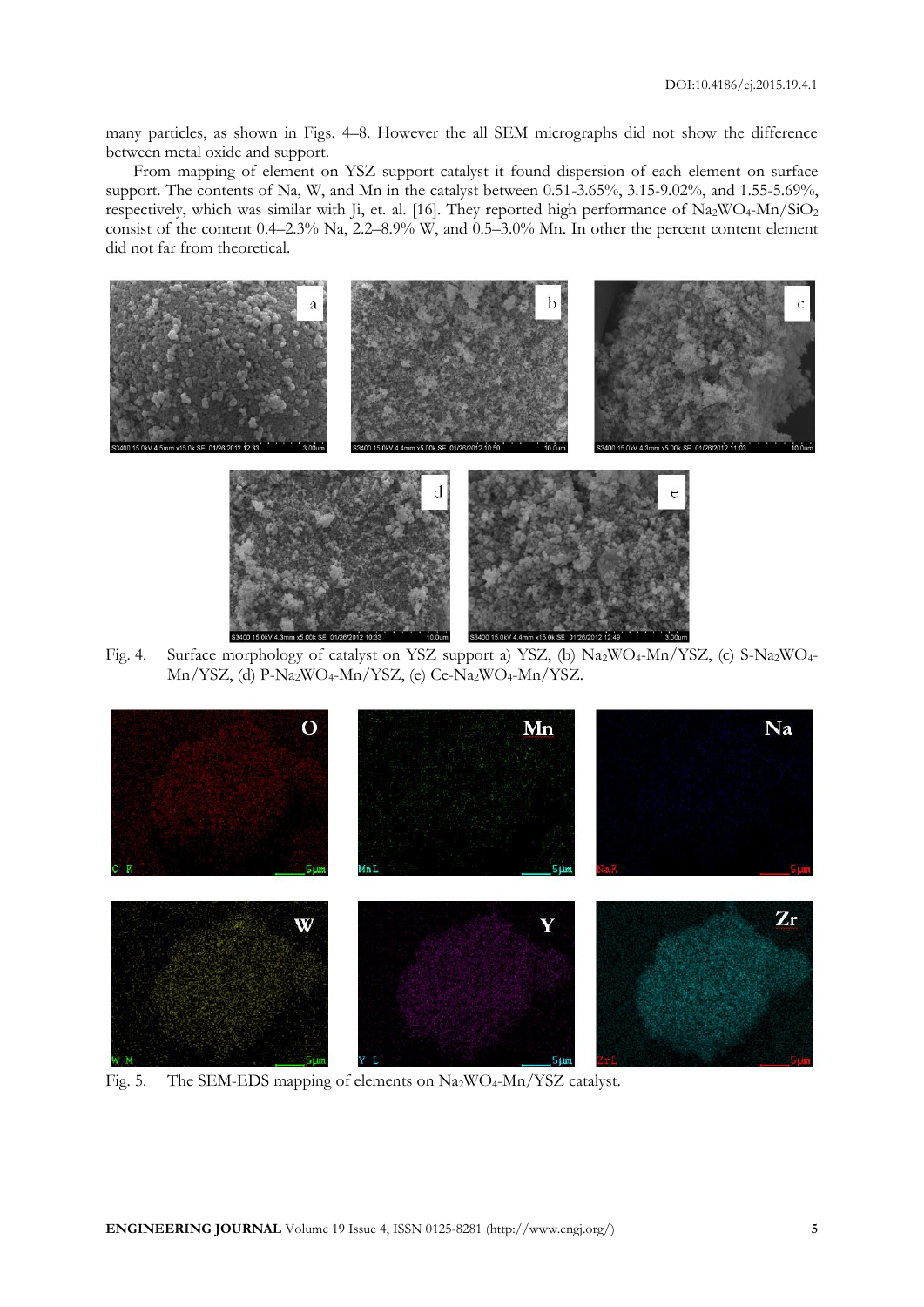#### DOI:10.4186/ej.2015.19.4.1



Fig. 6. The SEM-EDS mapping of elements on S-Na<sub>2</sub>WO<sub>4</sub>-Mn/YSZ catalyst.



Fig. 7. The SEM-EDS mapping of elements on P-Na<sub>2</sub>WO<sub>4</sub>-Mn/YSZ catalyst.



Fig. 8. The SEM-EDS mapping of elements on Ce-Na2WO4-Mn/YSZ catalyst.

The surface area, total pore volume, average pore diameter of all supports and catalyst were analyzed by BET measurement. The BET surface area for the YSZ was  $11.263$  m<sup>2</sup> g<sup>-1</sup>. After the YSZ supports were loaded with catalysts precursor, the BET surface area of the catalyst decreased because active catalyst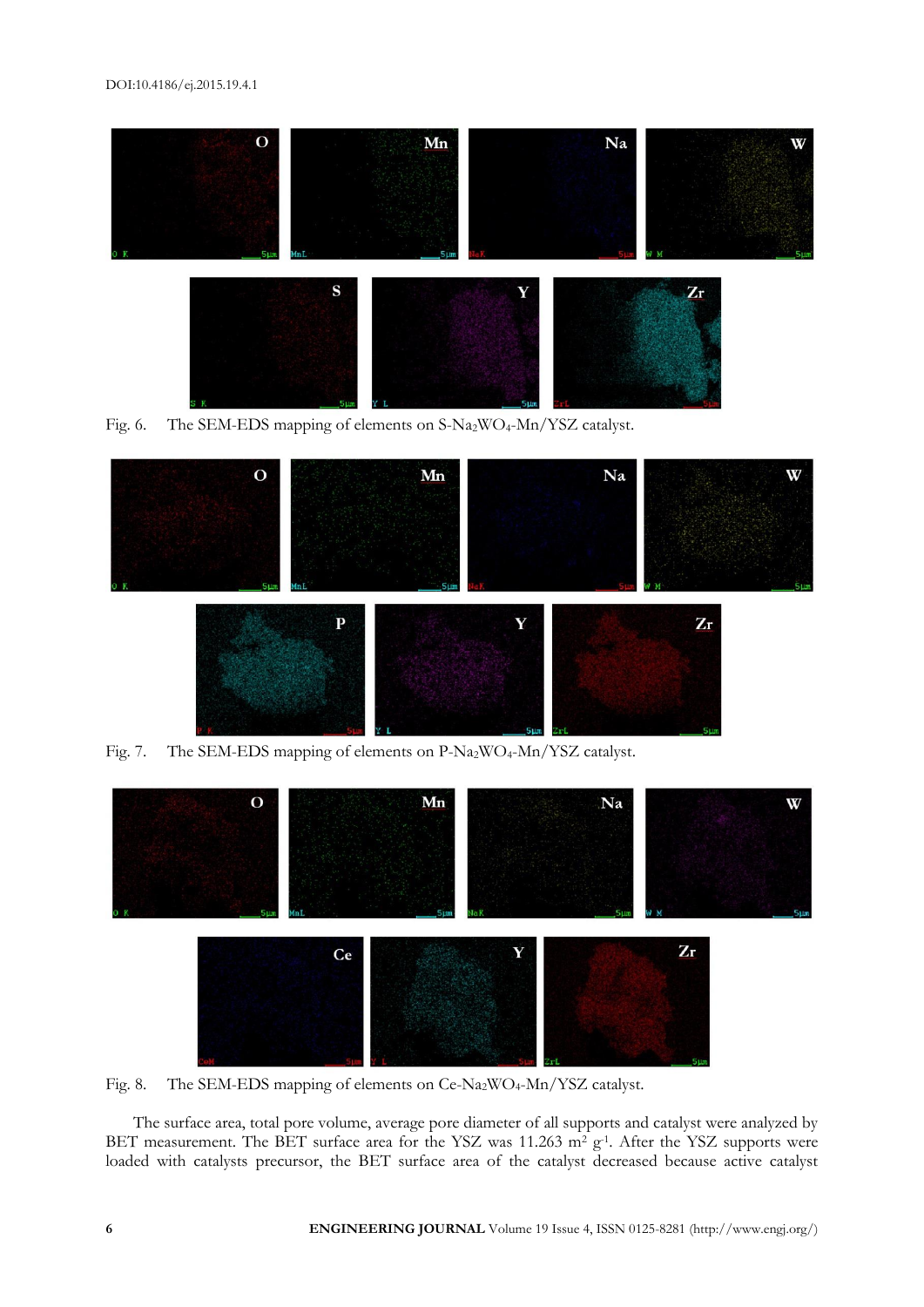deposit in YSZ support [17]. Table 1 shows the BET surface area, total pore volume and average pore each catalyst.

| Catalyst            | <b>BET</b><br>$(m^2 \, \mathbf{g}^{-1})$ | Total pore volume<br>$\rm (cm^3 \, g^{-1})$ | Average pore diameter (nm) |
|---------------------|------------------------------------------|---------------------------------------------|----------------------------|
| YSZ.                | 11.263                                   | 0.021                                       | 7.534                      |
| $Na2WO4-Mn/YSZ$     | 7.483                                    | 0.015                                       | 7.875                      |
| $S-Na_2WO_4-Mn/YSZ$ | 7.716                                    | 0.012                                       | 6.171                      |
| $P-Na_2WO_4-Mn/YSZ$ | 5.789                                    | 0.009                                       | 6.628                      |
| $Ce-Na2WO4-Mn/YSZ$  | 6.954                                    | 0.009                                       | 5.566                      |

Table 1. The results of BET surface area, total pore volume and average pore diameter of YSZ support catalyst.

# **3.2. Performance of Catalyst for OCM Reaction in Fixed Bed Reactor**

YSZ support showed the performance of OCM reaction, which provided methane conversion between 26.8-29.8% and C2 selectivity between 17.1-29.7%. The YSZ support exhibited the higher methane conversion when compared with other supports. When a  $Na<sub>2</sub>WO<sub>4</sub>Mn$  was added to YSZ support, the catalyst was higher  $C_2$  selectivity than YSZ support, which showed 27.5-52.1% for the  $C_2$  selectivity. However methane conversion was lower than YSZ support. The S-  $Na_2WO_4$ -Mn /YSZ and P-  $Na_2WO_4$ -Mn /YSZ showed the high performance in OCM reaction. The maximum C2 yield from P- Na<sub>2</sub>WO<sub>4</sub>- Mn /YSZ was 20.3% at 1073 K whereas S-Na2WO4-Mn /YSZ catalyst did not differ from P- Na2WO4- Mn /YSZ, which provided 18.7%  $C_2$  yield at 1073 K. The sulfur helped the active phase such as Na<sub>2</sub>SO<sub>4</sub> occurred and phosphorus can help manganese to form  $Mn_2O_3$  which was the active phase. In case of cerium doped into  $Na_2WO_4-Mn/YSZ$  observed the decreasing of methane conversion and  $C_2$  selectivity when compared with Na<sub>2</sub>WO<sub>4</sub>-Mn/YSZ, as shown in Figs. 9–11.



Fig 9. Methane conversion of YSZ support catalyst with WHSV 15,000 cm<sup>3</sup>.g<sup>-1</sup>.h<sup>-1</sup>.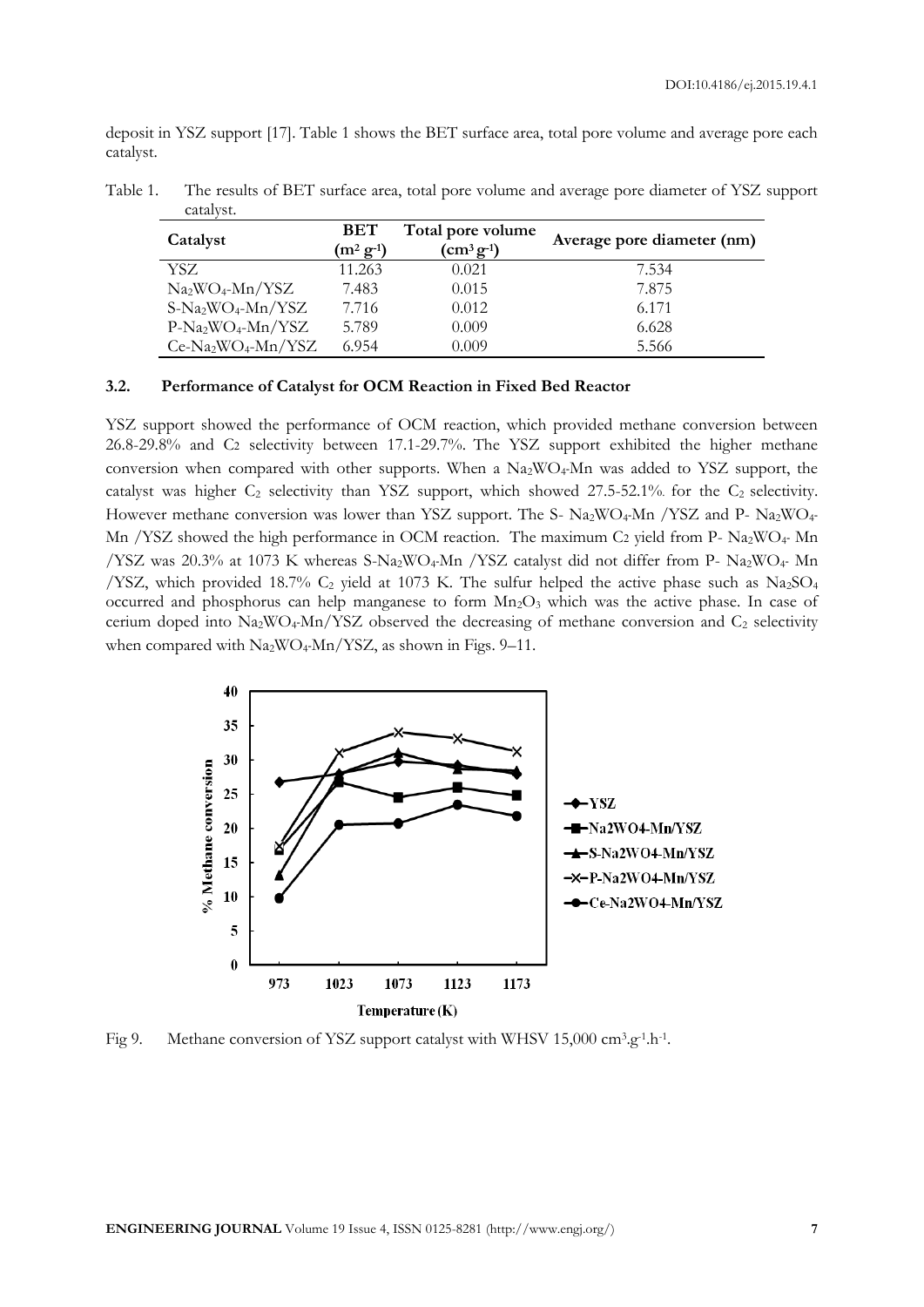

Fig. 10. C<sub>2</sub> selectivity of YSZ support catalyst with WHSV 15,000 cm<sup>3</sup>.g<sup>-1</sup>.h<sup>-1</sup>.

#### **3.3. OCM in SOFC Reactor for C2H<sup>4</sup> Hydrocarbon and Electricity Co-generation**

After experiment in fixed bed reactor the P- Na<sub>2</sub>WO<sub>4</sub>-Mn /YSZ was selected to test in SOFC reactor for investigate the performance to produce C<sup>2</sup> hydrocarbon and electrical current. In addition, the stability of catalyst is interesting in this work, which chooses the best condition to carry out. The performance of catalysts and electrical current showed in Fig. 12 and Table 2 respectively. The highest C2H<sup>4</sup> selectivity was approximately 91.2% at 1123 K and could be operated in temperature range between 973-1123 K whereas the  $C_2H_4$  selectivity did not decreases. The maximum  $C_2$  yield was 10.5% and provided maximum power density about 9.8 W/m<sup>2</sup> at 1123K. The maximum power density was 16.8 W/m<sup>2</sup> at 1273 K and the voltage was similar others. In case OCM in SOFC reactor for C<sub>2</sub>H<sub>4</sub> hydrocarbon and electricity co-generation have a few reports, Tagawa, et. al. [18] used  $La<sub>1.8</sub>Al<sub>0.2</sub>O<sub>3</sub>$  as the anode catalyst with a plate-type Yttria Stabilized Zirconia (YSZ) as a solid electrolyte and La0.85Sr0.15MnO3 as a cathode the experiment provided 4.0% methane conversion and 96% C2 selectivity. The electrical current and voltage were 10.1 mA and 0.96 V, respectively or power densities was estimated 13.85 W/m<sup>2</sup> . After that they carried out in SOFC cogeneration, which used the same anode and cathode catalyst but using the YSZ tube was electrolyte. It was high effective area the experiment result showed higher methane conversion about 13% and 15%  $C_2$  yield at 1223 K then provided power density about 13.37 W/m<sup>2</sup> . In addition, Lapeña-Rey and Middleton [19] investigated in  $Na_2WO_4Mn/SiO_2$  and  $K_2WO_4Mn/SiO_2$  in co-feed mode and electrochemical mode at 1123K. It found that the best performance was 86% C2 selectivity, and 4% C2 yield obtained from potassium tungstate supported catalysts in electrochemical mode. In case of the Na2WO4-Mn/SiO2 catalyst from this literature provided lower C2 selectivity (70.5-87.6%) than the P-Na2WO4-Mn/YSZ catalyst at 1123 K.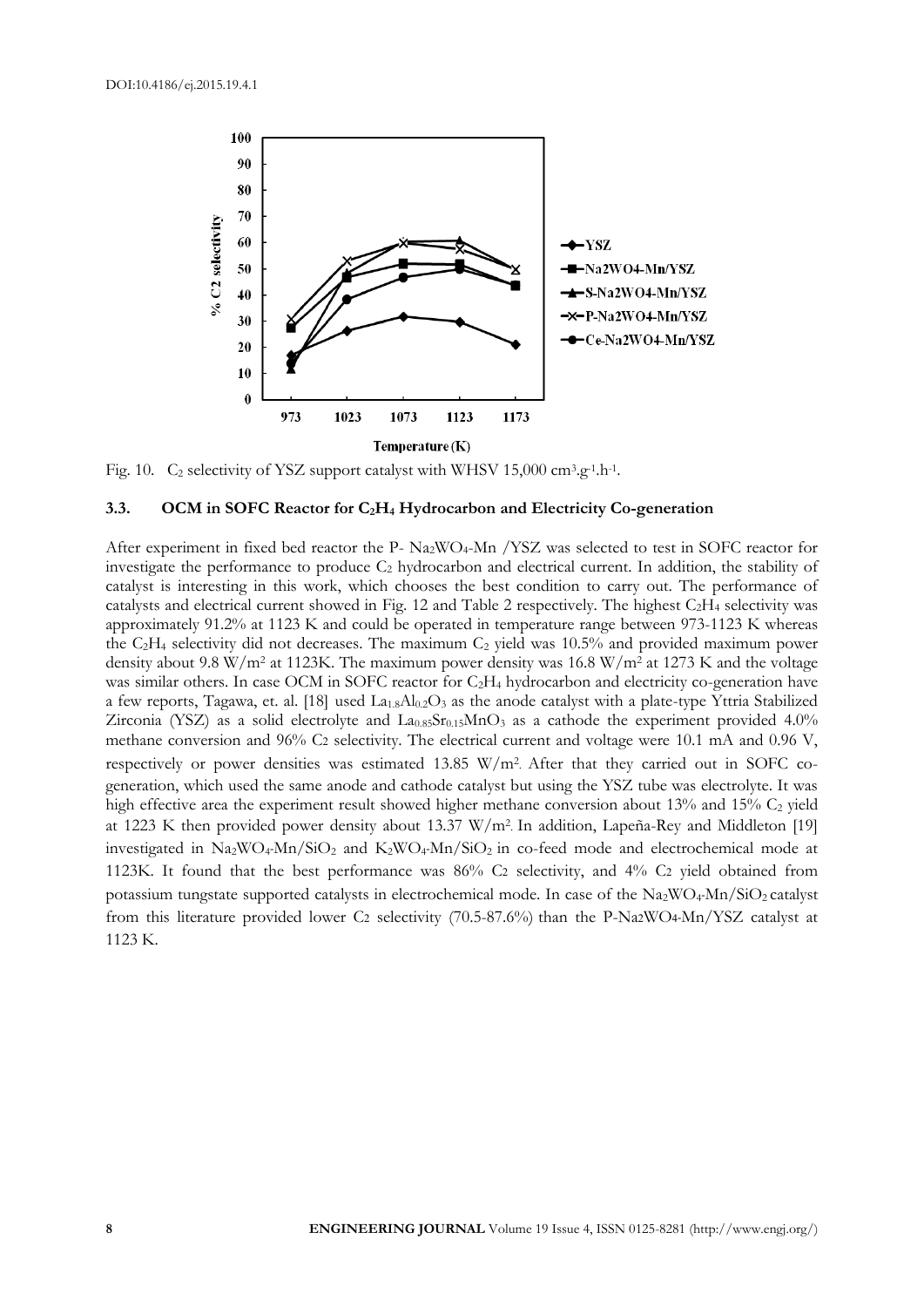

Fig. 11.  $C_2$  yield of YSZ support catalyst with WHSV 15,000  $cm^3 \cdot g^{-1} \cdot h^{-1}$ 



Fig 12. Performance of P-Na<sub>2</sub>WO<sub>4</sub>-Mn/YSZ catalyst in SOFC reactor.

| Temperature (K) | Current $(mA)$ | Oxygen<br>consumption<br>$(mol's-1)$ |
|-----------------|----------------|--------------------------------------|
| 973             | 12.00          | 1.68E-08                             |
| 1023            | 17.50          | 1.74E-08                             |
| 1073            | 35.00          | $3.40E-08$                           |
| 1123            | 75.00          | 5.14E-08                             |
| 1173            | 95.00          | 1.69E-07                             |

1223 145.00 2.09E-07 1273 185.00 3.39E-07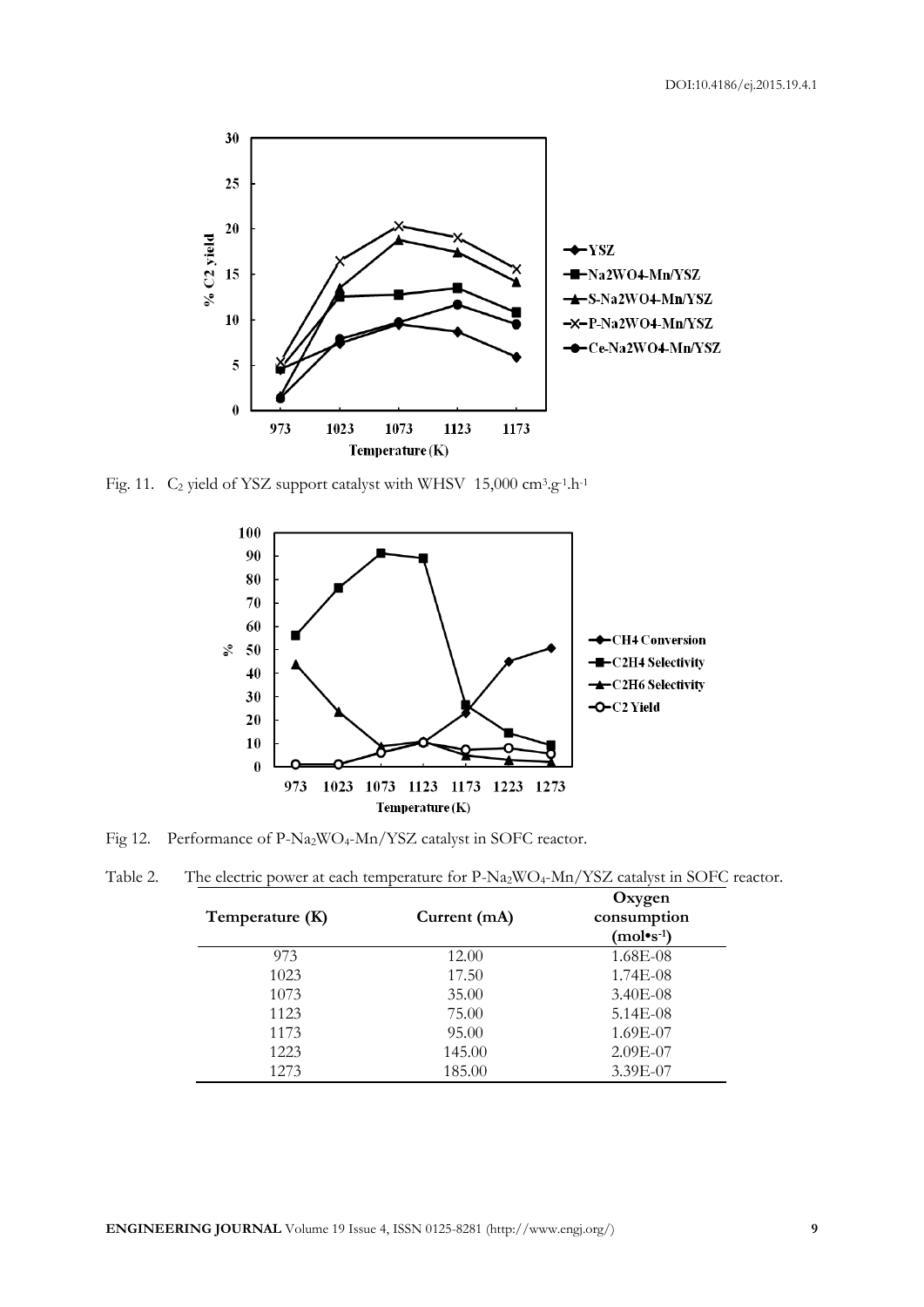

Fig. 13. Stability test of P-Na<sub>2</sub>WO<sub>4</sub>-Mn/YSZ catalyst in SOFC reactor at 1123 K.

Moreover, the P-Na2WO4-Mn/YSZ catalyst showed the best performance in this work for SOFC reactor provided 10.5% C<sub>2</sub> yield which exhibited higher performance than Lapeña-Rey and Middleton [9]. In addition, the maximum  $C_2$  yield was obtained at 1123 K, which lowers operating temperature than Kiatkittipong [20]. The report showed about 3% C2 yield at 1173K. However, C<sub>2</sub> yield were still low that caused the rate of oxygen permeates through YSZ membrane to form oxygen species did not match with methane consume oxygen species to produce methyl radical, which methyl radical coupling occurred to C<sub>2</sub> product. When the oxygen permeated rate greater than rate of consume, The O2- may be combined to form O2, which reaction with methane to form  $CO<sub>x</sub>$ . If the oxygen permeate rate was lower than rate of consume occurred the low C2 yield. The other reason was the rate of oxygen permeates through YSZ membrane was low lead to methane cracking to generated carbon and hydrogen.

The P-Na2WO4-Mn/YSZ catalyst was examined in SOFC reactor. The catalyst exhibited the activity and stability at 1123 K. The catalyst provided about 8.9% methane conversion and 8.0% C<sub>2</sub> yield. It showed the good performance for 29 hours (Fig. 13), after that the  $C_2H_4$  selectivity decreased because occurred the carbon deposition on catalysts.

#### **4. Conclusion**

The P-Na2WO4-Mn/YSZ catalyst exhibited the high performance. The stability test exhibited very well because of more than 24 hr. Therefore, P-Na<sub>2</sub>WO<sub>4</sub>-Mn/YSZ catalyst was suitable and can be applied as anode material in solid oxide fuel cell (SOFC) reactor. However, power densities are still low due to the resistance of electrolyte. For the future work, the tape casting method will study in order to reduce the electrolyte thickness and prepare porous ceramic support for the electrode material. The electrode materials will be introduced into porous YSZ support by ion impregnation technique.

#### **Acknowledgements**

The authors gratefully acknowledge the Thailand Research Fund, Higher Education Commission and Chulalongkorn University for financial support, as well as Professor Piyasan Praserthdam.

# **References**

- [1] B. C. H. Steele, "Material science and engineering: The enabling technology for the commercialisation of fuel cell systems," *J. Material. Sci*, vol. 36, pp. 1053–1068, 2001.
- [2] A. B. Stambouli and E. Traversa, "Solid oxide fuel cells (SOFCs): a Review of an Environmentally Clean and Efficient Source of Energy," *J. Renew. and Sustainable Energ*, vol. 6, pp. 433–455, 2002.
- [3] C. G. Vayenas, S. Bebelis, and C. Kyriazis, "Solid electrolytes and catalysis. Part 1: Chemical cogeneration," *Chemtech*, vol. 21, pp. 422–428, 1991.